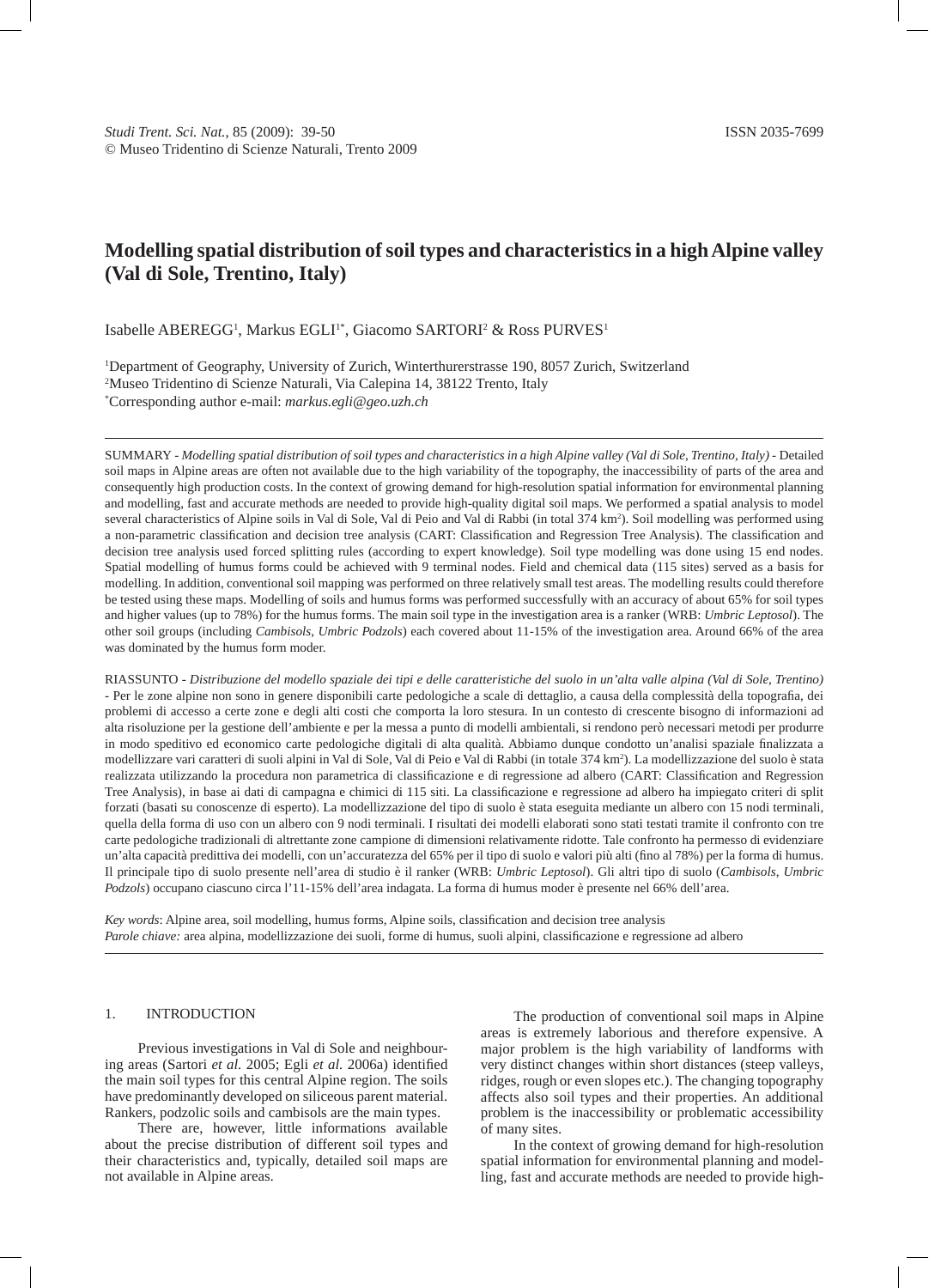quality digital soil maps (Rahmann *et al.* 1997; Tognina 2004; Behrens *et al.* 2005). In this context, data-mining methods may provide solutions. The term "data-mining" comprises various methods and techniques from statistics, mathematics and information theory (e.g. artificial neural networks, decision trees etc.; see Scull *et al.* 2003; McBratney *et al.* 2003) aiming to automatically extract hidden predictive information from existing datasets (Behrens *et al.* 2005). Over the last 10 years, *Digital Soil Mapping* (DSM) has emerged as a credible alternative to traditional soil mapping. However, DSM should not be seen as an end in itself, but rather as a technique for providing data and information for a new framework for soil assessment (Carré *et al.* 2007).

Basic digital data describing a landscape such as digital elevation models (DEM), geological maps, precipitation information and vegetation maps are often available. These datasets form the basis for soil modelling (see also soil forming factors as defined in Jenny (1980)). According to Scull *et al.* (2003), Geographic Information Systems (GIS) can be used to predict soil properties on the basis of such environmental variables, which are much easier to measure than the actual soil distribution. This idea is based on the paradigm of Jenny's soil-forming factors according to which the soil (type) at a specific location is the result of the soil forming factors climate, organisms, relief, parent material and time. Advances in mathematical theories and statistical methods (through enhanced calculating capacity) have stimulated research activities in the field of predictive soil mapping and the solution of Jenny's equation (Scull *et al.* 2003).

The review papers of Scull *et al.* (2003) and McBratney *et al.* (2003) give an overview on predictive soil-modelling techniques and their utilisation. Inductive models are used to derive and quantify the relationships between soil types and environmental variables (e.g. Lagacherie & Holmes 1997; Behrens *et al.* 2005; Carré *et al.* 2007). Other models are based more on expert knowledge, where existing knowledge is encoded in clear decision rules to spatially deduce the distribution of different soil types and characteristics (e.g. Zhu *et al.* 2001; Wilemaker *et al.* 2001; Egli *et al.* 2005, 2006b).

Soil, however, can only be measured at a finite number of sites and times with small supports, and any statement concerning the soil at other sites or times involves prediction. Spatial variation in soil characteristics is so complex that no description of it can be complete, and so prediction is inevitably uncertain.

The main aim of this work is to model the distribution of soils and their properties in a rugged, Alpine topography and to test the suitability of a GIS-based inductive model that can be combined with expert knowledge.

## 2. STUDY AREA

The study area is located in the north-western part of the Trentino Province (Fig. 1) and comprises Val di Sole and the two adjacent lateral valleys, namely Val di Rabbi and Val di Peio. The region is characterised by a large altitudinal gradient ranging form 700 m a.s.l. at Malè to glaciated peaks at 3769 m a.s.l. (Cima Cevedale). The climate is humid and temperatures are moderate: at Peio (1580 m





*Fig. 1* - *Area di studio (Val di Sole, Val di Rabbi e Val di Peio), e localizzazione dei profili di suolo.*

a.s.l.) the mean annual air temperature is around 6.8 °C and precipitation around 855 mm yr<sup>1</sup> (Uffico Previsioni e Organizzazione, Provincia Autonoma di Trento). With higher altitudes temperature decreases and precipitation increases (to about  $0^{\circ}$ C and 1300 mm yr<sup>-1</sup> at 2400 m a.s.l.).

The geology of the study area is dominated by siliceous metamorphic rocks belonging to the Austroalpine lithostratigraphic units (Seidlein 2000, see Fig. 2). Only a very small part of the study area can be attributed to the calcareous Dinaric Alps and the Adamello granite intrusion (southern Alps). The Austroalpine region and the southern Alps are separated by the Insubric line.

The Austroalpine lithostratigraphic units between the Insubric and Peio (a minor geological fault) lines consist mainly of paragneiss and to a lesser extent of orthogneiss, whereas north of the Peio line the dominant materials for soil development are schists and phyllites.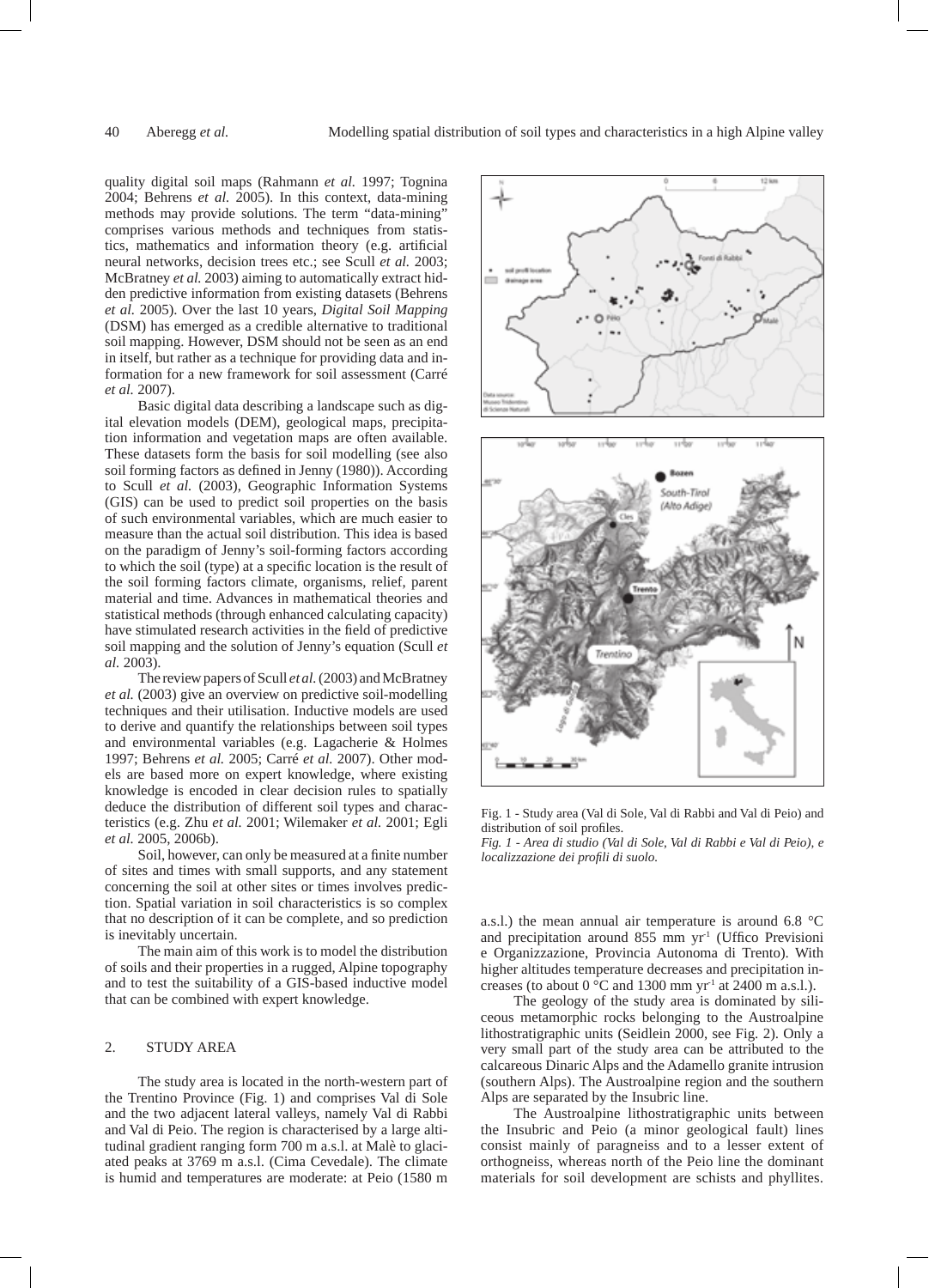

Fig. 2 - Geological situation in the study area. *Fig. 2 - Geolitologia dell'area di studio.*

Besides gneiss, schists and phyllites, other geological materials like amphibolite, chlorite schists or marble occur in some very small areas. The whole area was affected by glaciation and large parts of the soils have developed on morainic materials.

In the humid moderate climate of the region the main soil processes on siliceous material are podsolisation and at lower altitudes brunification. The vegetation in Val di Sole is typical for the Central Alps. The subalpine belt with spruce fir starts at a lower limit compared to the average in the Alps. In addition, beech is completely missing in the lower colline and montane belt (Tab. 1, Landolt 1992). Depending on solar radiation, the suprasubalpine belt forms the timberline at an altitude of 1900 to 2100 m a.s.l. Larch and the Swiss stone pine are the dominant species of the central Alpine vegetation. At higher altitudes, dwarf-shrubs and alpine meadows follow. The zonation of the vegetation is also shown in figure 3.

In some very small areas of the southern boundary of the study area, broad-leaved species dominate on calcareous areas at lower altitudes. These areas were excluded from the investigation.

#### 3. MATERIAL AND METHODS

# *3.1. Soil classification system*

The various soil types are differentiated according to the traditional French nomenclature (Duchaufour 2006) and the WRB (FAO 1998). In the investigation area, a total of 115 soil profiles were examined during 2003-2007. Chemical and physical analyses are available for 24 profiles and physical analyses only for 8 profiles. For the remaining 83 sites, field observations and measurements were taken. The field measurements included the determination of the soil type, humus form, soil depth, soil thickness, Munsell-Color, pH, volumetric content of soil skeleton and the estimation of the texture. The sites are shown in figure 1. The classification of the humus forms is according to BGS & FAL (2002). The differentiation of humus forms is based on the sequence of horizons and their development. Three main types were distinguished for modelling: mull, moder and nor. Briefly, mull has an Ol and A horizon (Of is only weakly developed), whereas a moder has in general the sequence Ol-Of-(Oh)-A. Mor has the horizons Ol-Of-Oh and no humic A-horizon.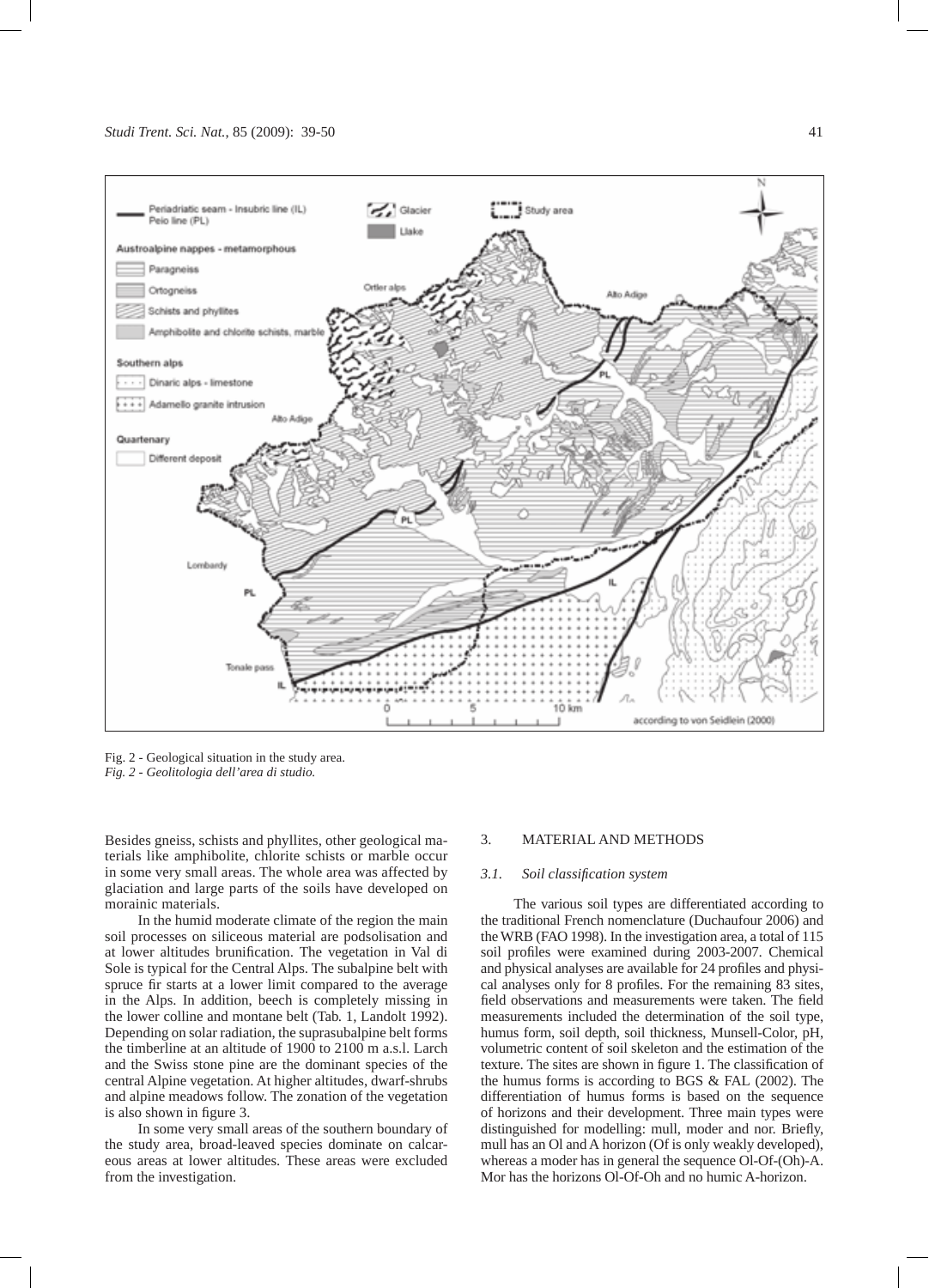Tab. 1 - Altitudinal zonation of the vegetation. The belts in Val di Sole correspond mainly to the general distribution of the central Alps. *Tab. 1 - Zonazione altitudinale della vegetazione. Le fasce vegetazionali in Val di Sole corrispondono in linea di massima con quelle generali delle Alpi centrali.*

| Altitudinal zonation<br>(Landolt 1992)            | Altitude<br>(m a.s.l.)                          | Description                                                                                                                                                                                       |
|---------------------------------------------------|-------------------------------------------------|---------------------------------------------------------------------------------------------------------------------------------------------------------------------------------------------------|
| Colline belt<br>(oak-beech-belt)                  | 600-1000<br>(depending on aspect and radiation) | Downy oak ( <i>Quercus purbescens</i> ); only in the most southern part<br>of the study area                                                                                                      |
| Montane belt<br>(european silver fire-beech-belt) | 1000-1600                                       | European silver fir ( <i>Abies alba</i> ); only in the most southern part of<br>the study area, mostly together with spruce fir ( <i>Picea excelsa</i> )                                          |
| Subalpine belt<br>(spruce fir-belt)               | 1600-1900                                       | Spruce fir ( <i>Picea excelsa</i> ) with scots pine ( <i>Pinus sylvestris</i> ), at<br>higher altitudes with larch (Larix decidua) and swiss stone pine<br>(Pinus cembra)                         |
| Suprasubalpine belt<br>(swiss stone pine-belt)    | 1900-2200<br>(timberline)                       | Swiss stone pine (Pinus cembra) and larch (Larix decidua)<br>on shallow mountain soils; with Alpine rose (Rhododendron<br><i>ferrugineum</i> ) and juniper ( <i>Juniperus communis</i> ) as shrub |
| Alpine belt<br>(alpine meadow-belt)               | 2200-2700                                       | Upper limit defined by coherent meadow; low grass with sedge<br>(Carex sempervirens and carex curvula); taller habits with dwarf-<br>shrub (Rhododendron fer.)                                    |
| Subnival belt<br>(cushion plant-belt)             | 2700-3000                                       | Individually growing herbaceous plants or low cushion-like<br>habitats                                                                                                                            |

# *3.2. Soil mapping*

soils in the region and to increase the existing soil database.

A conventional soil map with a scale of 1:10,000 was produced for 3 test areas to obtain more information about the

The 3 test areas are located at different expositions and in varying altitudinal zones. They served, furthermore, as a validation of the model's output.



Fig. 3 - Vegetation types in the study area. *Fig. 3 - Tipi vegetazionali nell'area di studio.*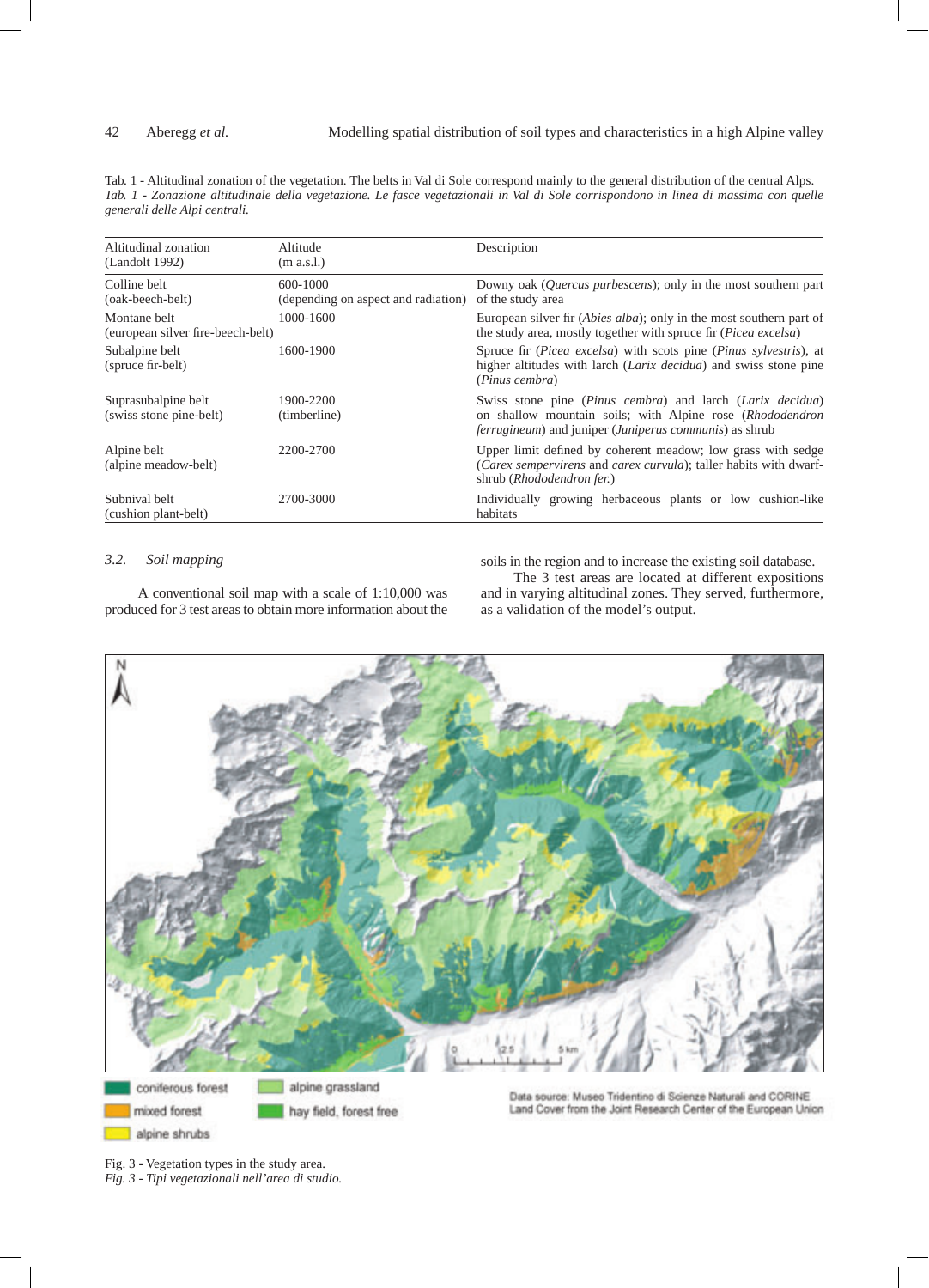#### *3.3. Modelling approach*

The available digital datasets related to environmental factors are listed in table 2. Apart from the CORINE Land Cover Data (Nuñes de Lima 2005), the Provincia autonoma di Trento provided all datasets. The digital elevation model (DEM) with a resolution of 10 m and the thematic vector data (vegetation and geology) were converted to raster datasets of the same resolution and projection.

These raster datasets, together with the soil profiles, were the basis for the statistical analyses to build the predictive soil map model.

The DEM provides climatic and topographic information. Altitude and exposure are directly linked to factor climate. Exposure (north and south exposition) and the slope angle were directly derived from the DEM. The profile curvature of the DEM enabled the identification of several landforms. The following landform elements were defined: accumulation areas, erosion areas and regions in equilibrium. Accumulative landforms were characterised by concave, equilibrium landforms by flat and the erosive landforms by convex curvatures.

The geological map provided 36 different categories. These categories had to be reclassified into 5 main pedologically relevant parent materials: 1) granite and gneiss, 2) schists and phyllites, 3) siliceous deposits, 4) amphibolites and chlorite schists and 5) limestones.

The vegetation map had three key vegetation types: 1) unproductive areas in the Alpine belt and summit areas, 2) Alpine meadows and 3) forests. Forests were, further-  $(1)$   $r(t) = min$ more, subdivided into deciduous and coniferous forests. As the available vegetation map does not have the class "Alpine shrubs" and the designation of some forest types was imprecise, CORINE Land Cover data was integrated to overcome this restriction. Figure 3 displays this combined vegetation map.

Soil modelling was performed using a non-parametric classification and decision tree analysis (CART:

Classification and Regression Tree Analysis; see Mertens *et al.* 2002). According to Breiman *et al.* (1984), CART is a hierarchical classification which aims to group elements of a sample in relation to a dependent variable (target variable). Regarding this target variable, the generated groups should be as homogenous as possible – optimally all group members have the same value for the target variable. The grouping or classification (if the target is continuous, then a regression is used) is done by using the independent variables (environmental variables), which can be continuous or discrete. This leads to a binary decision tree with branches, splitting nodes and final leaves (terminal nodes). As CART is an automated statistical method, not all used environmental variables will appear in the dendrogram. They are not used in the resulting dendrogram if they are of no significance. The CART algorithm chooses automatically the values of input-variables which produce a subset of the highest-possible uniformity of a target variable. The so-called split based on the specificity of the input variable with which separation into branches occurred. With this procedure, a decision tree will be formed which corresponds to a classification rule. Every end-node receives a specific class *j* of the target variable. It may happen that the end node has not only one but several classes. In such a case the dominant class (or value) is chosen. The optimally pruned subtrees have to be chosen  $\frac{1}{2}$  is minimised in that way that the misclassification rate  $r(t)$  is minimised for the splitting rule  $j(t)$ . The misclassification rate  $r(t)$  is given by

1) 
$$
r(t) = \min_{i} \sum_{j} C(i/j) p(j/t)
$$

where  $C(i/j)$  corresponds to the misclassification of an object with the class value *j* as *i*. The probability that an object falls into an end-note *t* and class *j* is given by *p(j/t)*. The allocated class has to be chosen in the way that the expression

$$
C(i/j)p(j/t)
$$

Tab. 2 - Available digital information about environmental variables used to model soil properties of the region. Projected coordinate system: UTM (Monte Mario, Rome – Italy). \*European Commission, Joint Research Centre, Institute for Environment and Sustainability *Tab. 2 - Informazioni digitali riguardanti le variabili ambientali disponibili per la modellizzazione dei caratteri dei suoli della zona di studio. Sistema di coordinate geografiche: UTM (Monte Mario, Roma). \*Commissione Europea, Joint Research Centre, Institute for Environment and Sustainability*

| Data type                     | Resolution/Scale | Details                                   |
|-------------------------------|------------------|-------------------------------------------|
| Soil forming factors          |                  |                                           |
| Digital elevation model (DEM) | 10x10m           |                                           |
| Vegetation                    | 1:10.000         | Forest types, pasture, unproductive areas |
| <b>CORINE Land Cover*</b>     | 1:100,000        | 15 categories                             |
| Geology                       | 1:100.000        | 36 categories                             |
| Catchment area                |                  |                                           |
| Hydrological watersheds       | 1:10.000         |                                           |
| Soil mapping and orientation  |                  |                                           |
| Hydrology (lakes, rivers)     | 1:10.000         |                                           |
| Glacier                       | 1:10.000         |                                           |
| Settlement area               | 1:10.000         |                                           |
| Topographic maps              | 1:10.000         |                                           |
| Orthofotos                    | $1x1$ m          |                                           |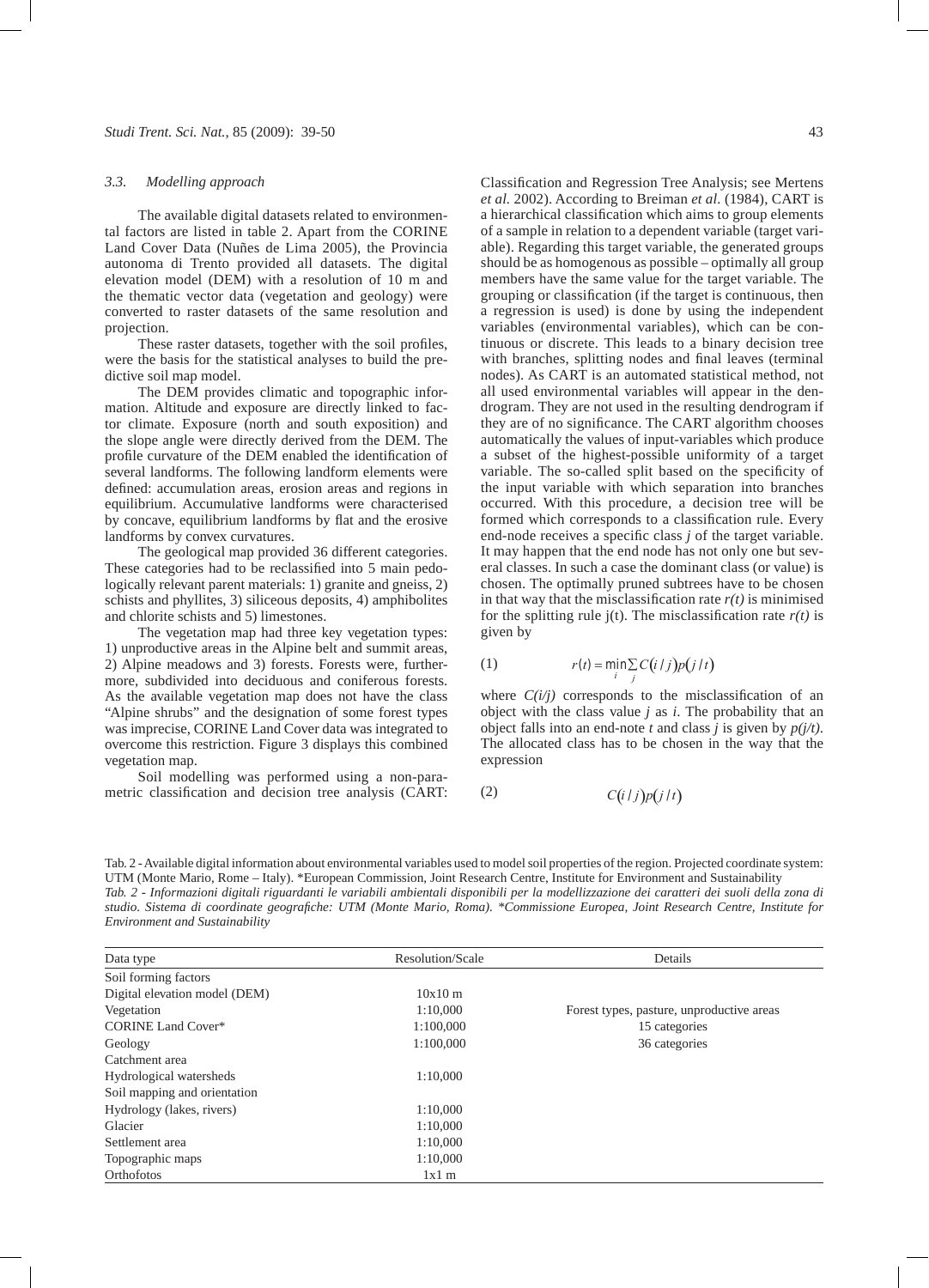is minimised. The homogeneity of the node is described by the extended gini-index of diversity with

(3) 
$$
i(t) = \sum_{j,i} C(i/j)p(i/t)p(j/t)
$$

CART Pro 6.0 calculates form a sequence of subtrees with varying end-node numbers the optimally pruned subtree. The decision tree structure can, furthermore, manually be influenced by introducing forced splitting rules. Thereby, export knowledge can be included into the elaboration of the decision and regression tree.

# 4. RESULTS

#### *4.1. Main soil types and processes*

The soils ranged from shallow *Umbric Leptosols*  (Duchaufour 2006: rankers) at high altitudes to welldeveloped *Skeletic Podzols* (Duchaufour 2006: iron-humic podzols) and *Dystri-Chromic Cambisols* (Duchaufour 2006: brown podzolic soils with a clear E horizon, ochric brown soils with an E horizon). Rankers are weakly developed soils with an A-C profile which developed under grass vegetation, initial brunification or podzolisation and a humic A horizon. Enhanced soil development showed the iron-humic podzols and the brown podzolic soils, typically found under forest (coniferous) vegetation. The former have a horizons sequence of E-Bhs-Bs-C and the brown podzolic soil a sequence of AE-E-Bs-C, without any visible illuviation of organic substance into the subsoil. The cryptopodzolic soils, with an OE-Bhs(-Bs)-C horizons sequence, can be considered as a transitional development step between a ranker and a podzol (for a detailed description see also Sartori *et al.* 1997, 2005). *Dystric Cambisols* (acid brown soils) do not show any signs of illuviation.

The analysis of the soil type distribution showed that *Episkeletic Podzols* (iron-humic podzols; Duchaufour 2006) and *Dystri-Chromic Cambisols* (brown podzolic soils with an E horizon) predominantly appear on north facing slopes between 1400 to 1600 m a.s.l. *Enti-Umbric Podzols* (humic ochric brown soils, with a typical ABhorizon) are characteristic for southern exposures at altitudes higher than 1800 m a.s.l. *Enti-Umbric Podzols*, *Skeleti-Entic Podzols* cryptopodzolic soils and brown podzolic soils) were predominantly found in the Alpine dwarf-shrub zone (such as Alpine rose and juniper), just above the timberline.

Rankers dominate in the high-alpine belt. At lower altitudes, they only occur at geomorphically very active sites (e.g. erosion). *Dystric Cambisols* (acid brown soils) are typical for forest-free areas of the montane and subalpine belts. The *Dystri-Chromic Cambisol* (ochric brown soils) is the most widespread soil type in the region. It can predominantly be found in the subalpine and Alpine belts.

Below the limit of 1600 m a.s.l. *Dystri-Chromic Cambisols* (ochric brown soils: AE(A)-Bs-C) and *Dystric Cambisols* (acid brown soils: A-Bw-C) coexist. The ochric brown soils are the most frequent soil type of this zone (39% of the sampled sites). In these soils, podzolisation is weak or completely missing (Sartori *et al.* 1997, see Fig. 4).

Previous studies (Egli *et al.* 2006) showed that the north slopes exhibited higher leaching of elements and consequently a higher weathering intensity. On south-facing sites, intense podzolisation processes were measurable only above 2000 m a.s.l. Furthermore, accumulation of organic substances is greatest close to the timberline (1900-2100 m a.s.l.) regardless of exposition. These measurements agree with the observation of our soil profiles.

The typical range of the most important properties for each soil type and the relative distribution of the values are given in tables 3 and 4. These attributes clearly reflect the stage of soil development. In table 5 the most frequent value range of individual soil properties is assigned to the soil types.

#### *4.2. Soil modelling*

Independent variables were used to define the splitcriteria of the data into the left and right branches at the nodes. The dendrogram divides the data in groups which are as homogenous as possible regarding the variable "soil type" (Fig. 5). The altitude acts as a splitting criteria at the root node. A part of the sample branches to the right and the other to the left. Subsequent splits occur by other variables such as vegetation, aspect and again altitude. This splitting procedure results in a tree with 15 terminal nodes. Because the geology is quite similar in the whole region, only five of the six variables are used in the dendrogram: altitude, aspect, slope, landform and vegetation.

The constructed algorithm with the detailed split-criteria is then implemented in GIS and results in the predictive distribution of the soil types in the region. Additionally, the modelling of the spatial distribution of the humus form is done in a similar way. The resulting dendrogram for the modelling of humus forms has nine terminal nodes. The humus forms are determined using the variables vegetation, aspect, altitude and soil types. Because the soil type is considered as an important variable for humus modelling, the implementation of the algorithm in the GIS requires the previous modelling of the soil types in the study area.

As modelling of soil types and corresponding characteristics is bound to a likelihood and therefore to errors (see below), the modelled soil map is called the "hypothesis map". The hypothesis map for soil types is given in figure 6. This map shows that the class *Umbric Leptosols* (ranker according to Duchaufour (2006)) is found in about 29% of the whole area (Tab. 6). The *Enti-Umbric Podzols* (humic ochric brown soils) comprise about 19% of the whole area, whereas the other soil groups (except the class "no soil") have a more or less similar distribution with 11-15% of the whole area.

Using the 3 mapped test areas, the accuracy of the model approach for soil types could be measured. The three test sites included 2 subalpine sites (Val di Peio, Val di Rabbi) below the timberline and one close and above the timberline. One of the two subalpine sites (Val di Peio) was subjected to anthropogenic impact (grazing, erosion), while the other (Val di Rabbi) was an almost natural site. By comparing the modelled area of soil types with the mapped ones in the test areas, the accuracy of the model could be calculated. This accuracy was calculated on the base of a modelled value which matches to 100% with a measured one. Minor deviations are for this purpose not taken into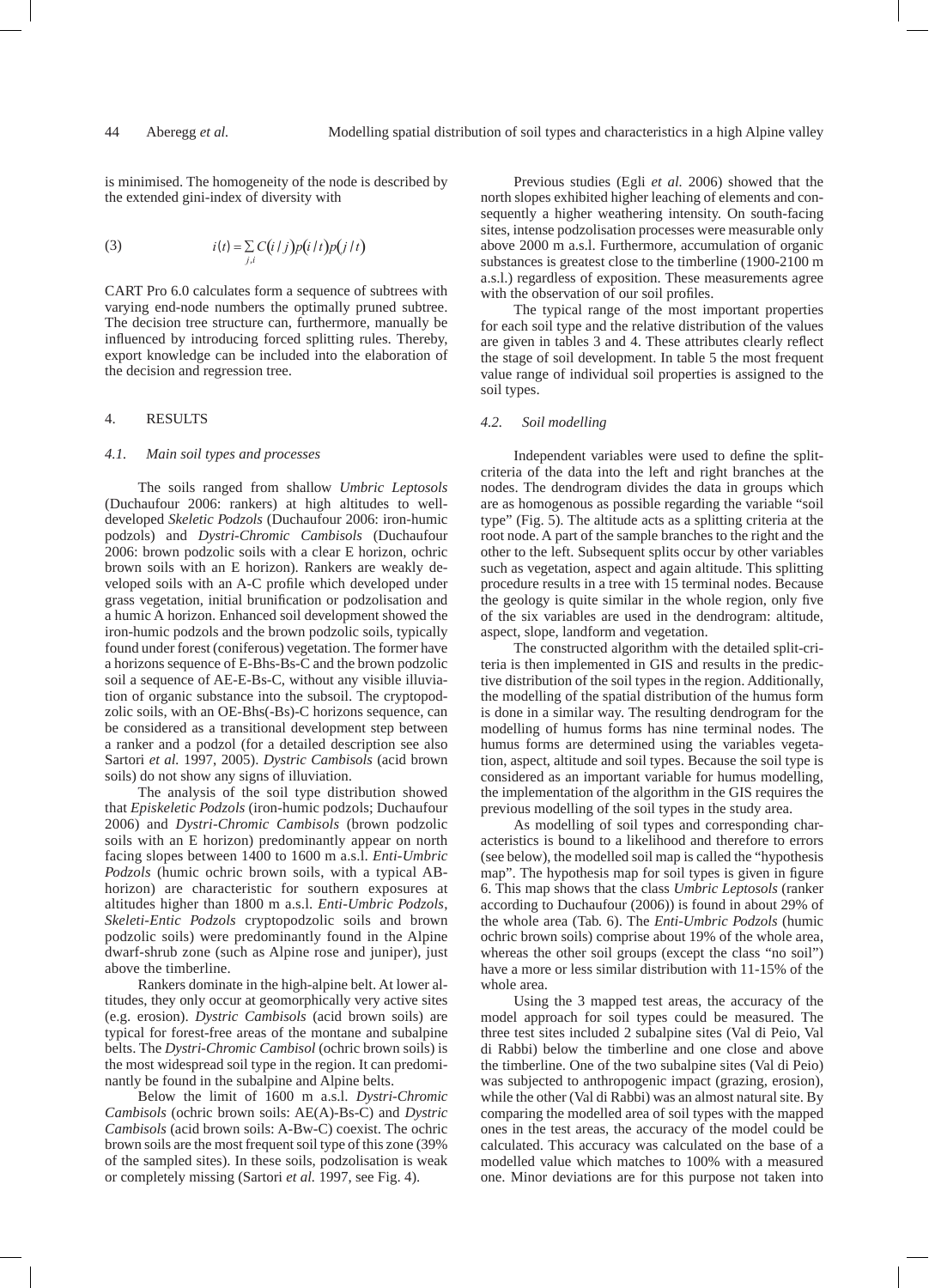#### *Studi Trent. Sci. Nat.*, 85 (2009): 39-50 45

Tab. 3 - Characteristics of the different soil types. The number of observations and the corresponding relative distribution for the characteristics soil depth, skeleton content in the topsoil and the subsoil are shown. \*Soil depth relevant for plant growth: soil depth minus skeleton content \*\*BA= acid brown soils; BO= ochric brown soils; BOe= ochric brown soils with an E horizon; BOu= humic ochric brown soils; PU= iron-humic podzols; OP= brown podzolic soils; RA= ranker.

*Tab. 3 - Caratteri dei differenti tipi di suolo. Sono indicati il numero totale di osservazioni e la distribuzione relativa alle varie classi, per profondità del suolo, contenuto di scheletro nel topsoil e nel subsoil. \*Profondità del suolo rilevante per la crescita della pianta: profondità del suolo meno contenuto di scheletro \*\*BA= suoli bruni acidi; BO= suoli bruni ocrici; BOe= suoli bruni ocrici con orizzonte E; BOu= suoli bruni ocrici umiferi; PU= podzol umoferrici; OP= suoli ocra podzolici, RA= ranker.*

| Soil types                                                 | Observations<br>Soil depth (cm)*                                             |                                      |                                    | Skeleton content topsoil<br>(weight $%$ ) |                      |                          |           | Skeleton content subsoil<br>(weight %) |                          |                      |                                    |                                  |           |                            |                            |                      |                           |                            |           |
|------------------------------------------------------------|------------------------------------------------------------------------------|--------------------------------------|------------------------------------|-------------------------------------------|----------------------|--------------------------|-----------|----------------------------------------|--------------------------|----------------------|------------------------------------|----------------------------------|-----------|----------------------------|----------------------------|----------------------|---------------------------|----------------------------|-----------|
| <b>WRB</b><br>(FAO 1998)                                   | Duchaufour<br>2006<br>(Sartori et al.<br>$2005$ <sup>**</sup>                | number $(n)$<br>distribution<br>(% ) |                                    | $< 10$ 10-30 30-50 50-70 n/%              |                      |                          |           | < 1                                    | $1 - 5$                  |                      | 5-15 15-35 35-70 n/%               |                                  |           |                            | $1-5$ 5-15                 | $15 - 35$            | $35-70 > 70 \text{ n}$ /% |                            |           |
| Dystric<br>Cambisols                                       | Acid brown soils<br>(BA)                                                     | $\mathbf n$<br>$\%$                  | $\overline{0}$<br>$\boldsymbol{0}$ | 4<br>27                                   | 10<br>67             | 7                        | 15<br>100 | $\overline{4}$<br>31                   | 5<br>38                  | $\overline{c}$<br>15 | $\mathfrak{2}$<br>15               | $\overline{0}$<br>$\overline{0}$ | 13<br>100 | $\overline{2}$<br>14       | $\mathfrak{2}$<br>14       | $\overline{7}$<br>50 | $\mathfrak{2}$<br>14      |                            | 14<br>100 |
| Dystri-<br>Chromic<br>Cambisols                            | Ochric brown<br>soils (BO)                                                   | $\mathbf n$<br>$\%$                  | $\mathbf{0}$<br>$\theta$           | 9<br>31                                   | 14<br>48             | 6<br>21                  | 29<br>100 | $\overline{7}$<br>25                   | 8<br>29                  | 7<br>25              | 5<br>18                            | $\mathbf{1}$<br>$\overline{4}$   | 28<br>100 | $\overline{2}$<br>7        | $\mathfrak{2}$<br>7        | 6<br>21              | 18<br>62                  | 3                          | 29<br>100 |
| Dystri-<br>Chromic<br>Cambisols,<br>Episkeletic<br>Podzols | Ochric brown<br>soils with E<br>horizon (BOe),<br>Iron-humic<br>podzols (PU) | $\mathbf n$<br>$\frac{0}{0}$         | $\boldsymbol{0}$<br>$\overline{0}$ | 1<br>9                                    | 9<br>82              | 1<br>$\overline{Q}$      | 11<br>100 | 3<br>27                                | $\mathfrak{2}$<br>18     | 3<br>27              | $\mathfrak{2}$<br>18               | 1<br>$\overline{Q}$              | 11<br>100 | $\theta$<br>$\Omega$       | 1<br>9                     | 1<br>9               | 8<br>73                   | 9                          | 11<br>100 |
| Enti-Umbric<br>Podzols                                     | Humic ochric<br>brown soils<br>(BOu)                                         | $\mathbf n$<br>$\frac{0}{0}$         | 0<br>$\overline{0}$                | $\mathbf{0}$<br>$\overline{0}$            | 1<br>25              | 3<br>75                  | 4<br>100  | 25                                     | $\mathbf{0}$<br>$\theta$ | 3<br>75              | $\boldsymbol{0}$<br>$\overline{0}$ | $\overline{0}$<br>$\theta$       | 4<br>100  | $\theta$<br>$\overline{0}$ | $\overline{0}$<br>$\theta$ | 1<br>25              | 1<br>25                   | 2<br>50                    | 4<br>100  |
| Enti-Umbric<br>Podzols,<br>Skeleti-Entic<br>Podzols        | Cryptopodzolic<br>soils (RPu)<br><b>Brown</b><br>podzolic<br>soils (OP)      | $\mathbf n$<br>$\%$                  | $\boldsymbol{0}$<br>$\overline{0}$ | 7<br>70                                   | $\overline{c}$<br>20 | 1<br>10                  | 10<br>100 | 10                                     | 4<br>40                  | 4<br>40              | $\overline{0}$<br>$\mathbf{0}$     | 1<br>10                          | 10<br>100 | 10                         | 1<br>10                    | 1<br>10              | 6<br>60                   | 10                         | 10<br>100 |
| Umbric<br>Leptosols                                        | Rankers (RA)                                                                 | $\mathbf n$<br>$\%$                  | 3<br>23                            | 9<br>69                                   | 1<br>8               | $\mathbf{0}$<br>$\theta$ | 13<br>100 | 8                                      | 1<br>8                   | 7<br>54              | 3<br>23                            | 8                                | 13<br>100 | 8                          | $\mathbf{1}$<br>8          | 1<br>8               | 10<br>77                  | $\overline{0}$<br>$\theta$ | 13<br>100 |
|                                                            |                                                                              | Total<br>$\%$                        | 3<br>4                             | 30<br>37                                  | 37<br>45             | 12<br>15                 | 82<br>100 | 17<br>22                               | 20<br>25                 | 26<br>33             | 12<br>15                           | $\overline{4}$<br>5              | 79<br>100 | 6                          | 7<br>9                     | 17<br>21             | 45<br>56                  | 6                          | 81<br>100 |

Distri-Chromic

Umbric Leptosol

Fig. 4 - Photographs of some selected soil profiles in the investigation area: *Umbric Leptosol* (Lavina Rossa, 2380 m a.s.l.), *Distri-Chromic Cambisol* (Favari, Val di Rabbi, 1180 m a.s.l.), *Chromi-Episkeletic Cambisol* (Fonti di Rabbi, Val di Rabbi, 1620 m a.s.l.), *Episkeletic Podzol* (below Malga Tremenesca, Val di Rabbi, 1910 m a.s.l.).

*Fig. 4 - Fotografie di alcuni profili tipici dell'area di studio:* Umbric Leptosol *(Lavina Rossa, 2380 m s.l.m.),* Distri-Chromic Cambisol *(Favari, Val di Rabbi, 1180 m s.l.m.),* Chromi-Episkeletic Cambisol *(Fonti di Rabbi, Val di Rabbi, 1620 m s.l.m.),* Episkeletic Podzol *(sotto Malga Tremenesca, Val di Rabbi, 1910 m s.l.m.).*



Chromi-Episkeltic

Episkeletic Podzol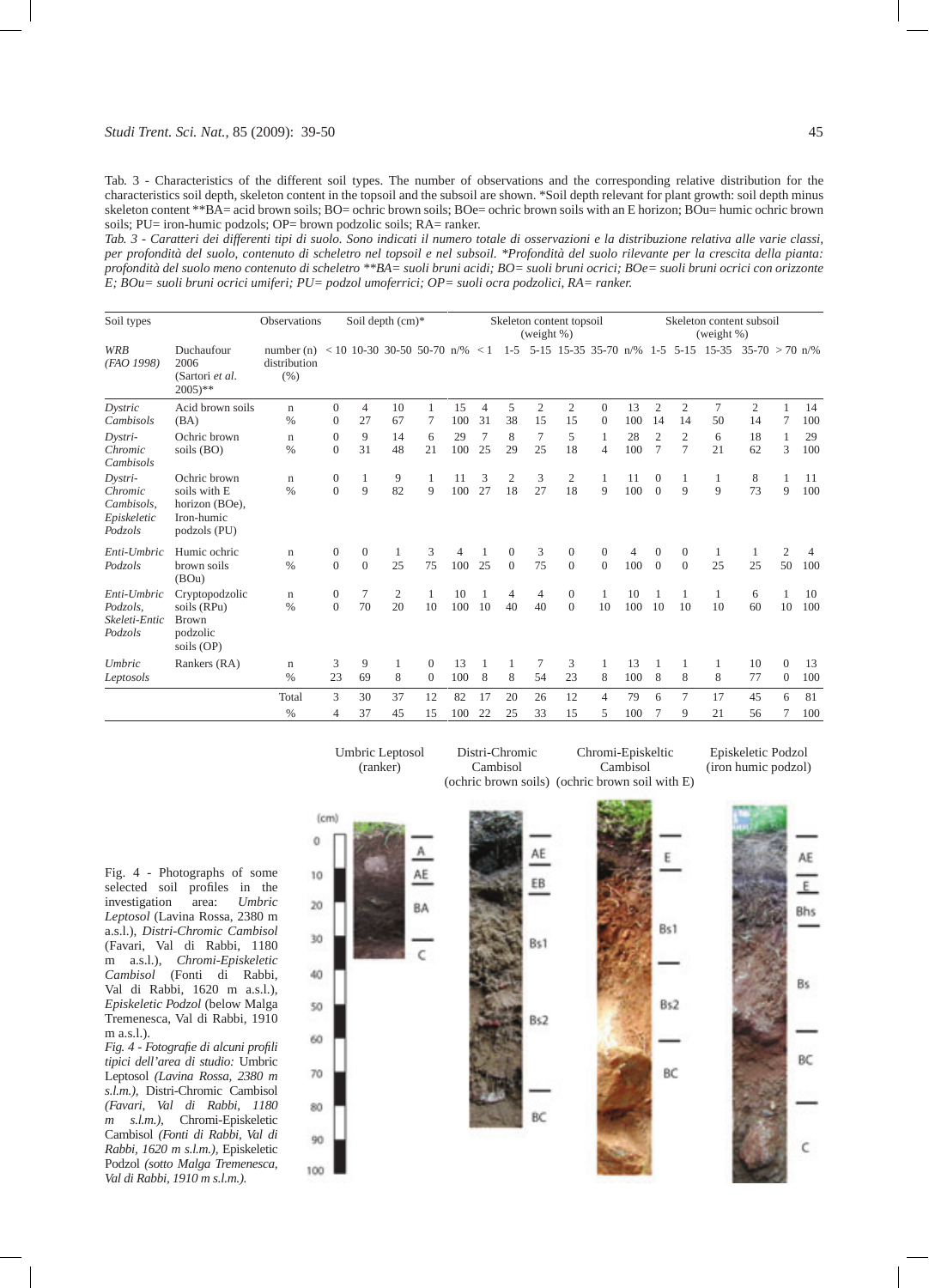Tab. 4 - Acidity classes (number of observations and relative proportion) of the topsoil and the subsoil as a function of the different soil types. \*BA= acid brown soils; BO= ochric brown soils; BOe= ochric brown soils with an E horizon; BOu= humic ochric brown soils; PU= iron-humic podzols; OP= brown podzolic soils; RA= ranker.

*Tab. 4 - Classi di acidità (numero totale di osservazioni e proporzione relativa di ogni classe) del topsoil e del subsoil nei differenti tipi di suolo. \*BA= suoli bruni acidi; BO= suoli bruni ocrici; BOe= suoli bruni ocrici con orizzonte E; BOu= suoli bruni ocrici umiferi; PU= podzol umoferrici; OP= suoli ocra podzolici, RA= ranker.*

| Soil types                                                           | Duchaufour 2006                                                                                  | <b>Observations</b>                                          |                     | pH (CaCl <sub>2</sub> ) topsoil |                       | pH (CaCl <sub>2</sub> ) subsoil         |                            |                      |  |
|----------------------------------------------------------------------|--------------------------------------------------------------------------------------------------|--------------------------------------------------------------|---------------------|---------------------------------|-----------------------|-----------------------------------------|----------------------------|----------------------|--|
| <b>WRB</b> (FAO 1998)                                                | (Sartori et al. 2005)*                                                                           | number(n)<br>distribution<br>$(\% )$                         | < 3.3               | $3.3 - 4.2$                     | $n_{\rm tot}$ / %     | < 4.3                                   | $4.3 - 5.0$                | $n_{\text{tot}}$ / % |  |
| <b>Dystric Cambisols</b>                                             | Acid brown soils (BA)                                                                            | $\mathbf n$<br>$\frac{0}{0}$                                 | 50                  | 50                              | $\overline{2}$<br>100 | 2<br>100                                | $\Omega$<br>$\Omega$       | 2<br>100             |  |
| Dystri-Chromic<br>Cambisols                                          | Ochric brown soils (BO)                                                                          | n<br>$\frac{0}{0}$                                           | 4<br>67             | 2<br>33                         | 6<br>100              | 5<br>83                                 | 17                         | 6<br>100             |  |
| Dystri-Chromic<br>Cambisols, Episkeletic<br>Podzols                  | Ochric brown soils with<br>E horizon (BOe), Iron-<br>humic podzols (PU)                          | $\mathbf n$<br>$\frac{0}{0}$                                 | 5<br>56             | 4<br>44                         | 9<br>100              | 5<br>56                                 | 4<br>44                    | 9<br>100             |  |
| Enti-Umbric Podzols<br>Enti-Umbric Podzols,<br>Skeleti-Entic Podzols | Humic ochric brown soils<br>(BOu)<br>Cryptopodzolic soils<br>(RPu), Brown podzolic<br>soils (OP) | $\mathbf n$<br>$\frac{0}{0}$<br>$\mathbf n$<br>$\frac{0}{0}$ | $\Omega$<br>0<br>20 | 4<br>100<br>4<br>80             | 4<br>100<br>5<br>100  | $\mathbf{0}$<br>$\mathbf{0}$<br>3<br>60 | 4<br>100<br>2<br>40        | 4<br>100<br>5<br>100 |  |
| Umbric Leptosols                                                     | Rankers (RA)                                                                                     | $\mathbf n$<br>$\frac{0}{0}$                                 | 2<br>33             | 4<br>67                         | 6<br>100              | 6<br>100                                | $\overline{0}$<br>$\left($ | 6<br>100             |  |
|                                                                      |                                                                                                  | Total n                                                      | 13                  | 19                              | 32                    | 21                                      | 11                         | 32                   |  |
|                                                                      |                                                                                                  | $\%$                                                         | 41                  | 59                              | 100                   | 66                                      | 34                         | 100                  |  |

consideration and do not contribute to the accuracy. The accuracy for the modelled soil types varied considerably: an overall accuracy of 93.1% was obtained for the subalpine and quasi-natural area, 57.1% for the anthropogenically influenced, subalpine area and only 43.2% for the highalpine area. Around 65% of the whole are have been, thus, modelled correctly.

The soil classes BO (*Dystri-Chromic Cambisols* / ochric brown soils) and BOe/PU (*Dystri-Chromic Cambisols*, *Episkeletic Podzols* / ochric brown soils with E horizon, iron-

Tab. 5 - Soil characteristics from sample data (Tabs 3-4) related to the soil types. The modal values (most frequent) were assigned to the specific soil types. 'Soil depth relevant for plant growth= profile depth minus skeleton content; <sup>2</sup>weight - %; TS= Topsoil (all horizons with characteristics of an A or  $\hat{E}$ ); SS= Subsoil (all horizons with characteristics of a B).

*Tab. 5 - Caratteri dei suoli in relazione al tipo di suolo. A ciascun tipo di suolo sono attribuiti i valori modali. 1 Profondità del suolo rilevante per la crescita della pianta: profondità del suolo meno contenuto di scheletro; 2 peso - %; TS= Topsoil (orizzonti A o E); SS= Subsoil (orizzonti B).*

| Soil types<br><b>WRB</b> (FAO 1998)              | Duchaufour 2006<br>(Sartori et al. 2005)*                                 | Soil depth $1$<br>(cm) | Thickness TS<br>(cm) | Skeleton $TS^2$<br>(% ) | Skeleton $SS^2$<br>(% ) | pH TS<br>(CaCl <sub>2</sub> ) | pH SS<br>(CaCl <sub>2</sub> ) |
|--------------------------------------------------|---------------------------------------------------------------------------|------------------------|----------------------|-------------------------|-------------------------|-------------------------------|-------------------------------|
| <b>Dystric Cambisols</b>                         | Acid brown soils<br>(BA)                                                  | $30 - 50$              | $3-6$                | $0 - 5$                 | $15 - 35$               | $<$ 3.3-4.2                   | < 4.3                         |
| Dystri-Chromic Cambisols                         | Ochric brown soils<br>(BO)                                                | $30 - 50$              | $4.5 - 10$           | $0-15$                  | $35 - 70$               | < 3.3                         | < 4.3                         |
| Dystri-Chromic Cambisols,<br>Episkeletic Podzols | Ochric brown soils<br>with E horizon<br>(BOe), iron-humic<br>podzols (PU) | $30 - 50$              | $8 - 12$             | $0 - 15$                | $35 - 70$               | $<$ 3.3-4.2                   | $< 4.3 - 5.0$                 |
| Enti-Umbric Podzols                              | Humic ochric brown<br>soils (BOu)                                         | $50-70$                | $7 - 20$             | $5 - 15$                | > 70                    | $3.3 - 4.2$                   | $4.3 - 5.0$                   |
| Enti-Umbric Podzols,<br>Skeleti-Entic Podzols    | Cryptopodzolic<br>soils (RPu), brown<br>podzolic soils (OP)               | $10-30$                | $9.5 - 19$           | $1 - 15$                | $35 - 70$               | $3.3 - 4.2$                   | < 4.3                         |
| Umbric Leptosols                                 | Rankers (RA)                                                              | $0 - 30$               | $4-9$                | $5 - 15$                | $35 - 75$               | $3.3 - 4.2$                   | < 4.3                         |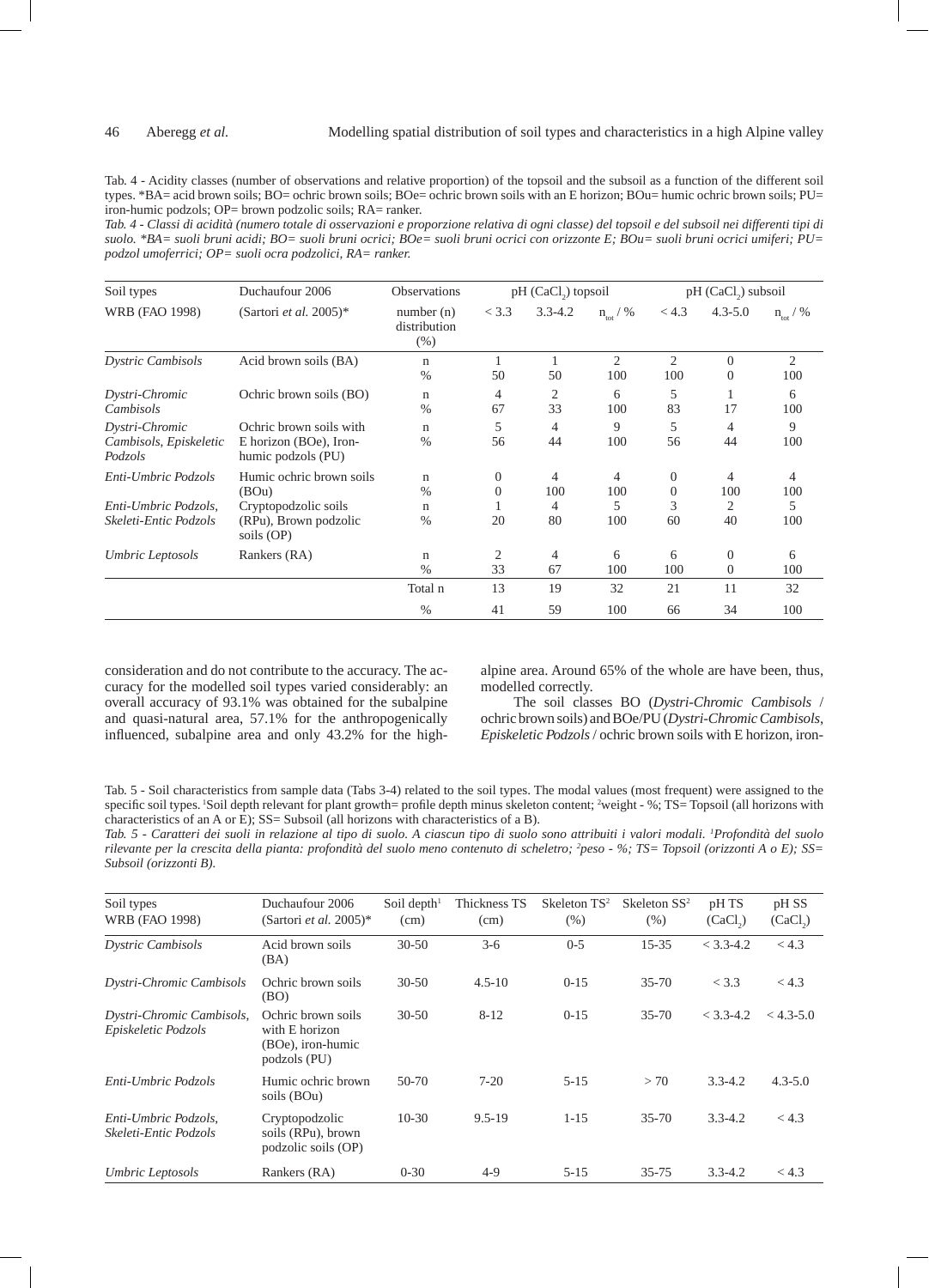

Fig. 5 - Decision tree for modelling the spatial distribution of the soil types. *Fig. 5 - Albero decisionale per la modellizzazione della distribuzione spaziale dei tipi di suolo.*



Fig. 6 - Modelled distribution of soil types (hypothesis map) for Val di Sole, Val di Rabbi and Val di Peio using a classification tree having 15 terminal nodes.

*Fig. 6 - Distribuzione spaziale dei tipi di suolo in Val di Sole, Val di Rabbi e Val di Peio, ottenuta un albero decisionale con 15 nodi terminali.*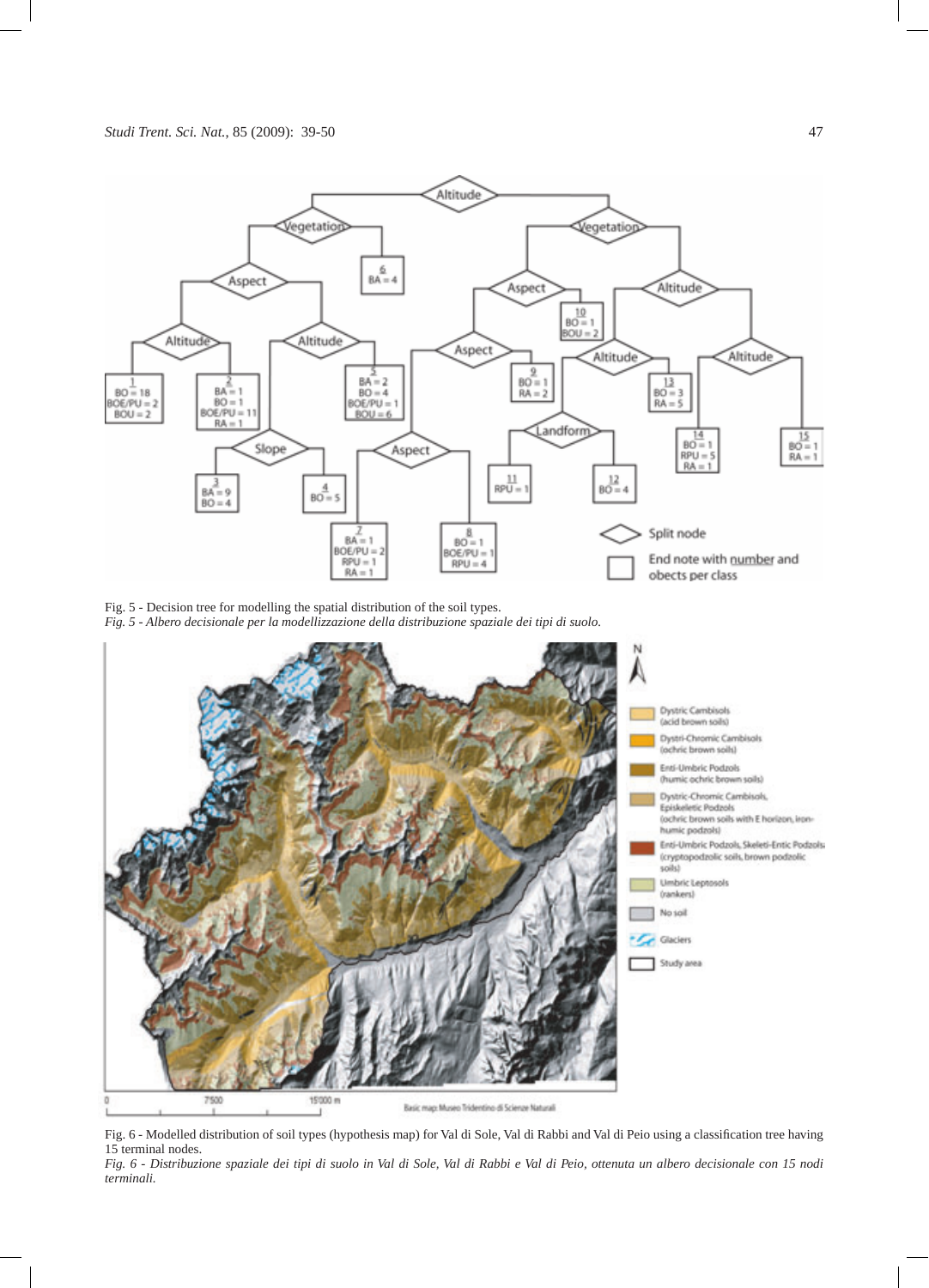Tab. 6 - Area statistics of the modelled soil types (see Fig. 6). \*BA= acid brown soils; BO= ochric brown soils; BOe= ochric brown soils with an E horizon; BOu= humic ochric brown soils; PU= iron-humic podzols; OP= brown podzolic soils; RA= ranker. *Tab. 6 - Statistiche areali della distribuzione spaziale dei differenti tipi di suolo ottenuta dal relativo modello (si veda Fig. 6). \*BA = suoli bruni acidi; BO= suoli bruni ocrici; BOe= suoli bruni ocrici con orizzonte E; BOu= suoli bruni ocrici umiferi; PU= podzol umoferrici; OP= suoli ocra podzolici, RA= ranker.*

| Modelled soil type/soil class                 |                                                                     | Area in $km^2$ | Area in % |
|-----------------------------------------------|---------------------------------------------------------------------|----------------|-----------|
| <b>WRB 1998</b>                               | Duchaufour 2006<br>(Sartori <i>et al.</i> 2005)*                    |                |           |
| <b>Dystric Cambisols</b>                      | Acid brown soils (BA)                                               | 44             | 11.8      |
| Dystri-Chromic Cambisols                      | Ochric brown soils (BO)                                             | 49.5           | 13.2      |
| Dystri-Chromic Cambisols, Episkeletic Podzols | Ochric brown soils with E horizon (BOe), Iron-humic<br>podzols (PU) | 40.3           | 10.8      |
| Enti-Umbric Podzols                           | Humic ochric brown soils (BOu)                                      | 70.8           | 18.9      |
| Enti-Umbric Podzols, Skeleti-Entic Podzols    | Cryptopodzolic soils (RPu) Brown podzolic soils (OP)                | 55.4           | 14.8      |
| Umbric Leptosols                              | Rankers (RA)                                                        | 107.5          | 28.8      |
| No soil                                       |                                                                     | 6.3            | 1.7       |
| Total                                         |                                                                     | 373.8          | 100       |

Tab. 7 - Area statistics of the modelled humus types (see also Fig. 7). *Tab. 7 - Statistiche areali della distribuzione spaziale delle differenti forme di humus ottenuta dal relativo modello (si veda Fig. 7).*

| Modelled humus form | Area in $km^2$ | Area in % |
|---------------------|----------------|-----------|
| Mull                | 86.6           | 23.2      |
| Moder               | 246.2          | 65.8      |
| Mor                 | 34.9           | 9.3       |
| No soil             | 6.3            | 1.7       |
| Total               | 373.8          | 100.0     |

humic podzols) were modelled with an accuracy of more than 70% in the high-alpine zone. The matches for the soil class BA (*Dystric Cambisols*) were in the high-alpine zone, however, extremely low. The model, therefore, does not reflect this soil class accurately in high-alpine zones. The high variability of landforms and the patch-wise development of soils in the high-alpine area may be causes for the less accurate modelling in this zone.

The distribution of the modelled humus types show a clear dominance of the moder (Fig. 7, Tab. 7). The moder humus type is found in about two third of the investigation area. The variability of the accuracy of the modelled humus types varies between 35 and 100%. As an average, 78.5% of the soil profiles was correctly modelled. In contrast to the modelled soil types, the lowest accuracy was measured in the anthropogenically influenced area in Val di Peio. The accuracy of the humus model for high-alpine sites is better than for the soil types. Erosion processes in the Val di Peio test area obviously had a major impact on the humus form and consequently on the accuracy of the model.

# 5. DISCUSSION

Inductive models can have different statistical methods as a basis, depending on the type of the contributing

variables (nominal, ordinal, interval or ratio scale) and the sample size. Most of the methods such as linear regression, linear discriminant analysis and logistic discriminant analysis demands linearity of the relationship between soil and environmental variables and normal distribution of the data, and therefore requires transformation of variables (McBratney *et al.* 2003; Scull *et al.* 2003). Generalised linear models (GLMs), however, do not need such a transformation as they rather intend to transform the model and not the data (McBratney *et al.* 2003). All these methods and models have in common that already existing expert knowledge cannot be integrated (Scull *et al.* 2003) and sample size (number of profile sites) has to be large. Another statistically based method is the non-parametric decision tree analysis (DTA), although called classification and regression tress (CART). Unlike the GLMs and the logistic regression, the results of this approach can be more easily interpreted, a smaller data base is necessary and expert knowledge can be implemented (McBratney *et al.* 2003).

Modelling of soil distribution is a challenging task, especially in mountain areas where rugged topography leads to soil changes within very short distances. Similar attempts include work by Kägi (2006) in the Swiss National Park where soil distribution was modelled using a fuzzylogic approach. About 60% of the profile sites (regarding soil type, pH etc) were accurately modelled. An accuracy of approximately 70% was obtained using a more heuristic-statistical method as a basis for a decision tree for soil modelling in the Upper Engadine (Egli *et al.* 2005). The model applied in Egli *et al.* (2005) had the disadvantage of not being automated. Methodologically comparable studies include those from Behrens *et al.* (2005) and Lagacherie & Holmes (1997). These studies, however, were not done in an Alpine environment. Within a test area in Rheinland-Palatinate (Germany), covering an area of about 600 km<sup>2</sup>, a digital soil map was predicted (Behrens *et al.* 2005). The overall precision in the training area was 70%. In Languedoc (southern France), Lagacherie & Holmes (1997) also used the CART method for soil modelling. With eight end nodes, they were able to achieve an accuracy of 74%.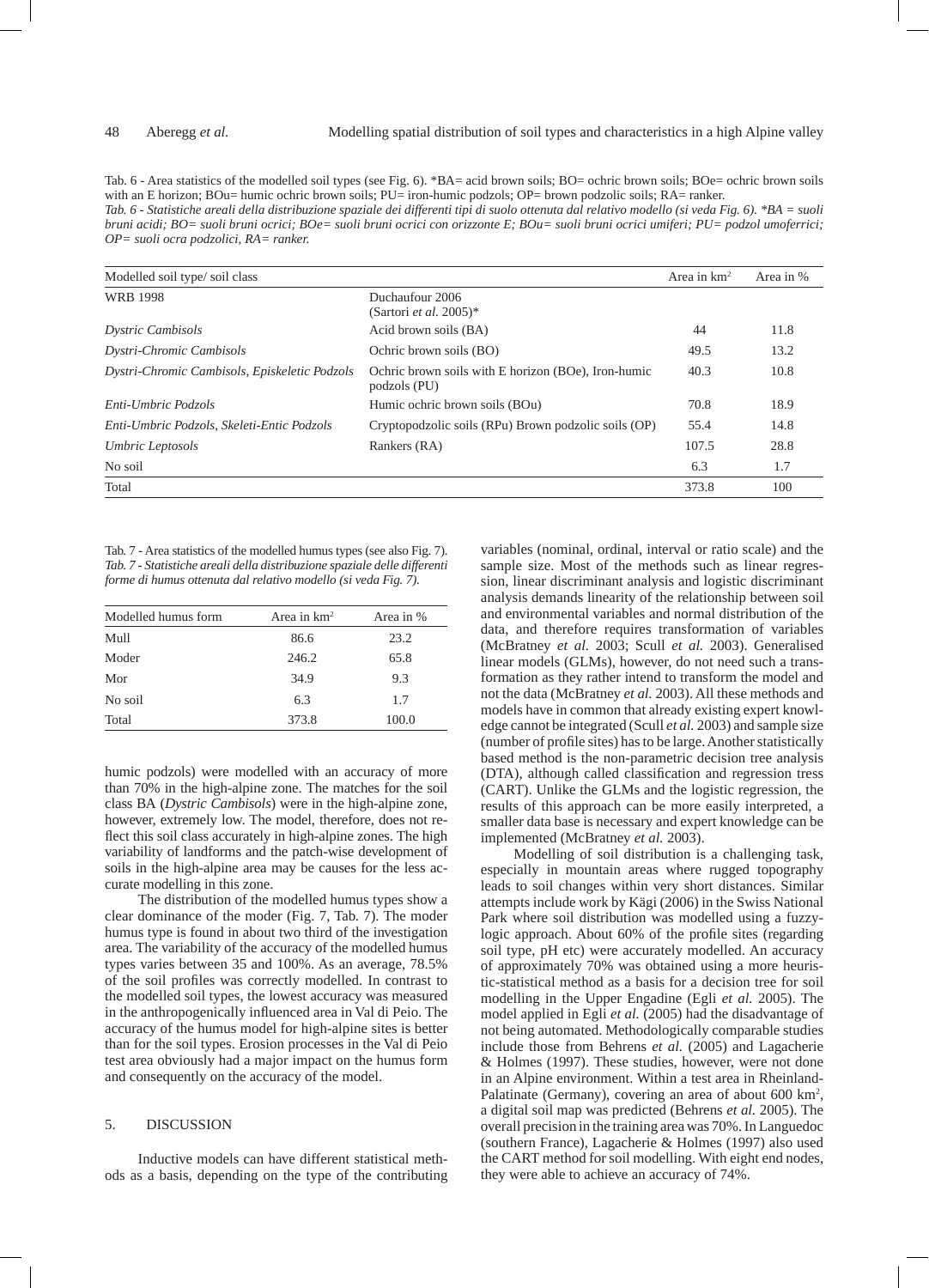

Fig. 7 - Modelled distribution of humus forms in Val di Sole, Val di Rabbi and Val Peio.

*Fig. 7 - Distribuzione spaziale delle forme di humus in Val di Sole, Val di Rabbi e Val Peio, ottenuta dal modello (albero decisionale) messo a punto.*

The obtained results for the rugged Alpine area in Val di Sole, Val di Rabbi and Val di Peio are therefore comparable with accuracies obtained in other Alpine and non-Alpine areas. Not only soil types, but also other soil properties such as the humus forms can be modelled rather easily. The obtained hypothesis map is appropriate enough to be used also for more general, practical purposes and also for a detailed, local field-based soil mapping.

One general constraint is the underestimation of minor soil types when survey lines are sparse. This constraint influences the direct use of stimulated results when survey data are too sparse and when the minor soil types are of serious importance (see also Li *et al.* 2004).

The soils of the investigated area have developed mostly on acid siliceous materials. The linkages between Alpine soil types developed on these materials and environmental parameters (i.e., altitude, aspect, vegetation) are generally strong (Egli *et al.* 2005; Sartori *et al.* 2005). This could explain the relatively high overall accuracy in our study.

# 6. CONCLUSIONS

We used the statistically based, non-parametric decision tree analysis. This procedure enabled also the inclusion of expert knowledge. Using this approach, we obtained the following main findings:

- depending on the feature to be modelled, a mean accuracy of 65% (spatial distribution of soil types) or higher (humus forms) was achieved, which is in a similar range to studies in a less rugged topography;
- the used approach is in large parts automated, can be applied over large area and also allows the application of forced splitting rules (according to expert knowledge);
- the main soil type in the investigation area is ranker (*Umbric Leptosol*), which covers about 28% of the whole area;
- the other classes (*Umbric Podzols*, *Cambisols*) cover each about 11-15% of the area;
- the most frequent humus type is moder, which can be found in about 65% of the area;
- soil modelling does not replace soil mapping in the field. The obtained map is a hypothesis map and serves as a basis for further, local investigations.

# ACKNOWLEDGEMENTS

We would like to express our appreciation to the Museo Tridentino di Scienze Naturali and the Dipartimento di